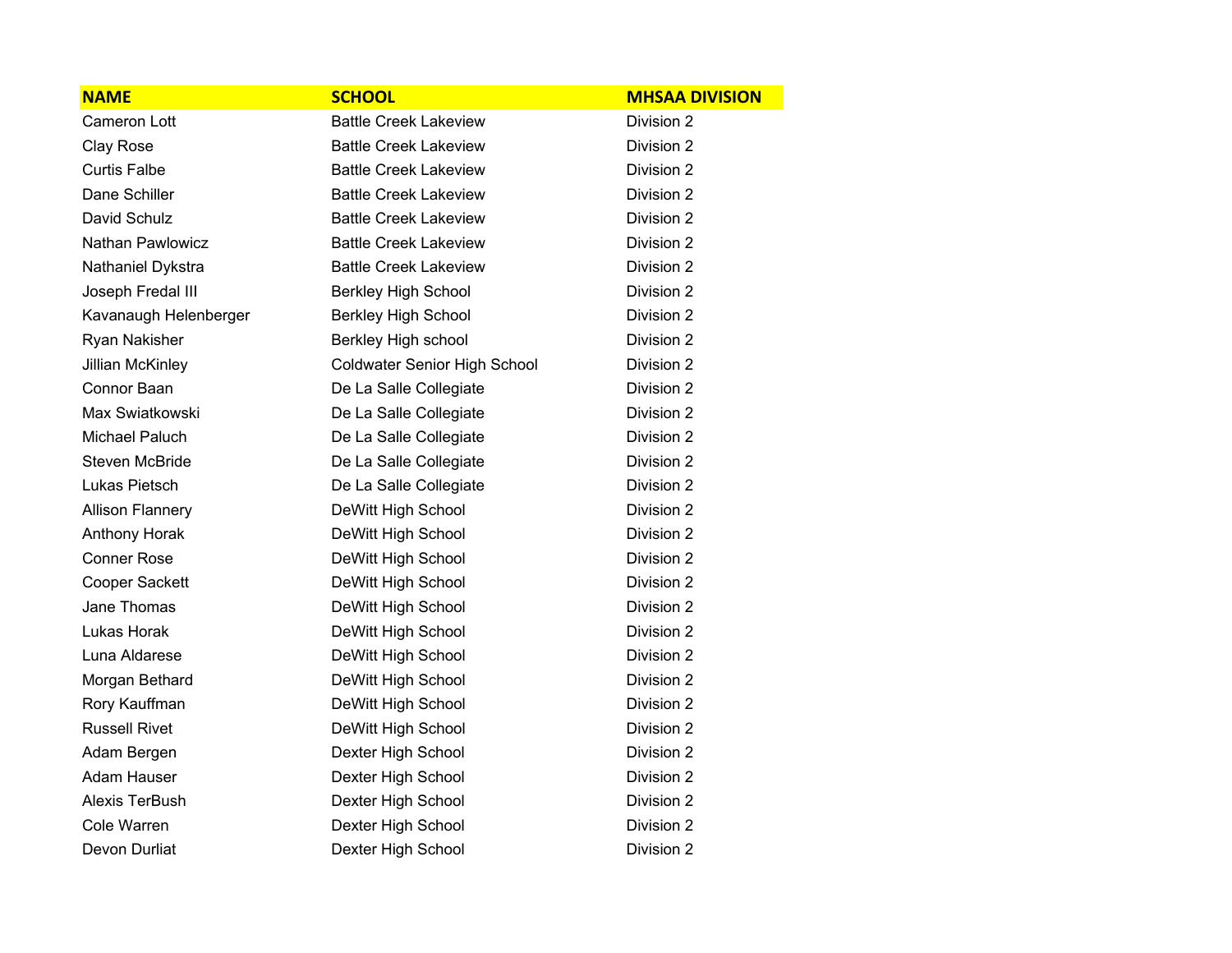| Elysa Grossman         | Dexter High School                 | Division 2 |
|------------------------|------------------------------------|------------|
| <b>Isabel Reyes</b>    | Dexter High School                 | Division 2 |
| <b>Madison Matos</b>   | Dexter High School                 | Division 2 |
| Morgan Marsh           | Dexter High School                 | Division 2 |
| <b>Rose Clark</b>      | Dexter High School                 | Division 2 |
| <b>Stuart Bovich</b>   | Dexter High School                 | Division 2 |
| <b>Tristan Lorincz</b> | Dexter High School                 | Division 2 |
| Cole Cousino           | Dundee High School                 | Division 2 |
| <b>Charlotte Cline</b> | Farmington                         | Division 2 |
| Ella D'Errico          | Farmington                         | Division 2 |
| <b>Noah Eustice</b>    | Father Gabriel Richard High School | Division 2 |
| Reagan Marinucci       | Father Gabriel Richard High School | Division 2 |
| Abby Carrigan          | Fenton High School                 | Division 2 |
| <b>Halee Alexander</b> | Fenton High School                 | Division 2 |
| <b>Jack Fries</b>      | Fenton High School                 | Division 2 |
| Molly Blanchard        | Fenton High School                 | Division 2 |
| Rose Haney             | Fenton High School                 | Division 2 |
| <b>Tristan Bakker</b>  | Fenton High School                 | Division 2 |
| Alexander Schenck      | <b>Forest Hills Central</b>        | Division 2 |
| Avery Verlinde         | <b>Forest Hills Central</b>        | Division 2 |
| Benjamin Zorn          | <b>Forest Hills Central</b>        | Division 2 |
| <b>Caroline Bell</b>   | <b>Forest Hills Central</b>        | Division 2 |
| Ella Fauson            | <b>Forest Hills Central</b>        | Division 2 |
| Jessica Doyel          | <b>Forest Hills Central</b>        | Division 2 |
| Margaret Hier          | <b>Forest Hills Central</b>        | Division 2 |
| Roman Kalaczinski      | <b>Forest Hills Central</b>        | Division 2 |
| <b>William Becker</b>  | <b>Forest Hills Central</b>        | Division 2 |
| Alexandria Diller      | <b>Grand Ledge</b>                 | Division 2 |
| Audun Saetermo         | <b>Grand Ledge</b>                 | Division 2 |
| <b>Collin Neely</b>    | <b>Grand Ledge</b>                 | Division 2 |
| Zachary Vanderploeg    | <b>Grand Ledge</b>                 | Division 2 |
| Caeden Couch           | <b>Greenhills School</b>           | Division 2 |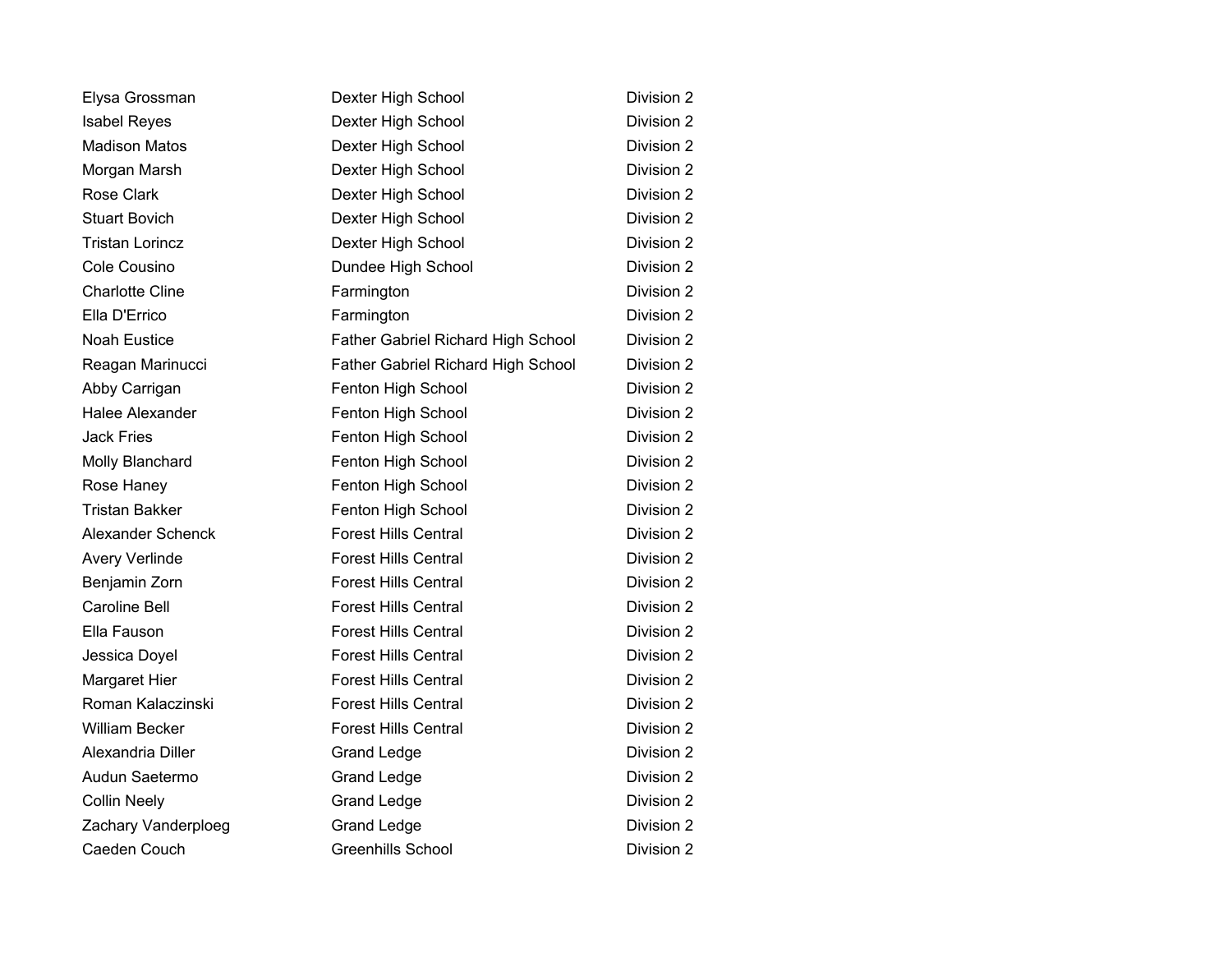| <b>Justin Yu</b>          | <b>Greenhills School</b>        | Division 2 |
|---------------------------|---------------------------------|------------|
| Shan Lu                   | <b>Greenhills School</b>        | Division 2 |
| Diana Muccioli            | Grosse Pointe North High School | Division 2 |
| Abigail Keane             | <b>Grosse Pointe South</b>      | Division 2 |
| <b>Andrew Vanderputte</b> | <b>Grosse Pointe South</b>      | Division 2 |
| <b>Audrey Smihal</b>      | Grosse Pointe South             | Division 2 |
| Brennan Rogowski          | <b>Grosse Pointe South</b>      | Division 2 |
| <b>Brooke Westfall</b>    | Grosse Pointe South             | Division 2 |
| Colin doyle               | <b>Grosse Pointe South</b>      | Division 2 |
| Elizabeth Klepp           | Grosse Pointe South             | Division 2 |
| Elizabeth Ottaway         | <b>Grosse Pointe South</b>      | Division 2 |
| lan Ward                  | <b>Grosse Pointe South</b>      | Division 2 |
| Jilliana Pilutti          | <b>Grosse Pointe South</b>      | Division 2 |
| John Hurst                | <b>Grosse Pointe South</b>      | Division 2 |
| Michael Wholihan          | <b>Grosse Pointe South</b>      | Division 2 |
| Olivia Yoo                | <b>Grosse Pointe South</b>      | Division 2 |
| Peter Weglarz             | <b>Grosse Pointe South</b>      | Division 2 |
| Phoebe Bedsworth          | <b>Grosse Pointe South</b>      | Division 2 |
| Thomas Drawbaugh          | Grosse Pointe South             | Division 2 |
| <b>Tucker Briggs</b>      | <b>Grosse Pointe South</b>      | Division 2 |
| Alexandra Hutchison       | Groves High School              | Division 2 |
| Elizabeth Deighan         | Groves High School              | Division 2 |
| <b>Emily Stebbins</b>     | Groves High School              | Division 2 |
| Gabriella Saenz           | Groves High School              | Division 2 |
| Kalliope Gaggos           | Groves High School              | Division 2 |
| Karen Austin              | Groves High School              | Division 2 |
| <b>Madison Helmicl</b>    | Groves High School              | Division 2 |
| Margaret Andersen         | Groves High School              | Division 2 |
| <b>Marie Morris</b>       | Groves High School              | Division 2 |
| <b>Chloe Stafford</b>     | <b>Herbert Henry Dow</b>        | Division 2 |
| Lauren Burgard            | <b>Herbert Henry Dow</b>        | Division 2 |
| <b>Lauren Haines</b>      | <b>Herbert Henry Dow</b>        | Division 2 |
|                           |                                 |            |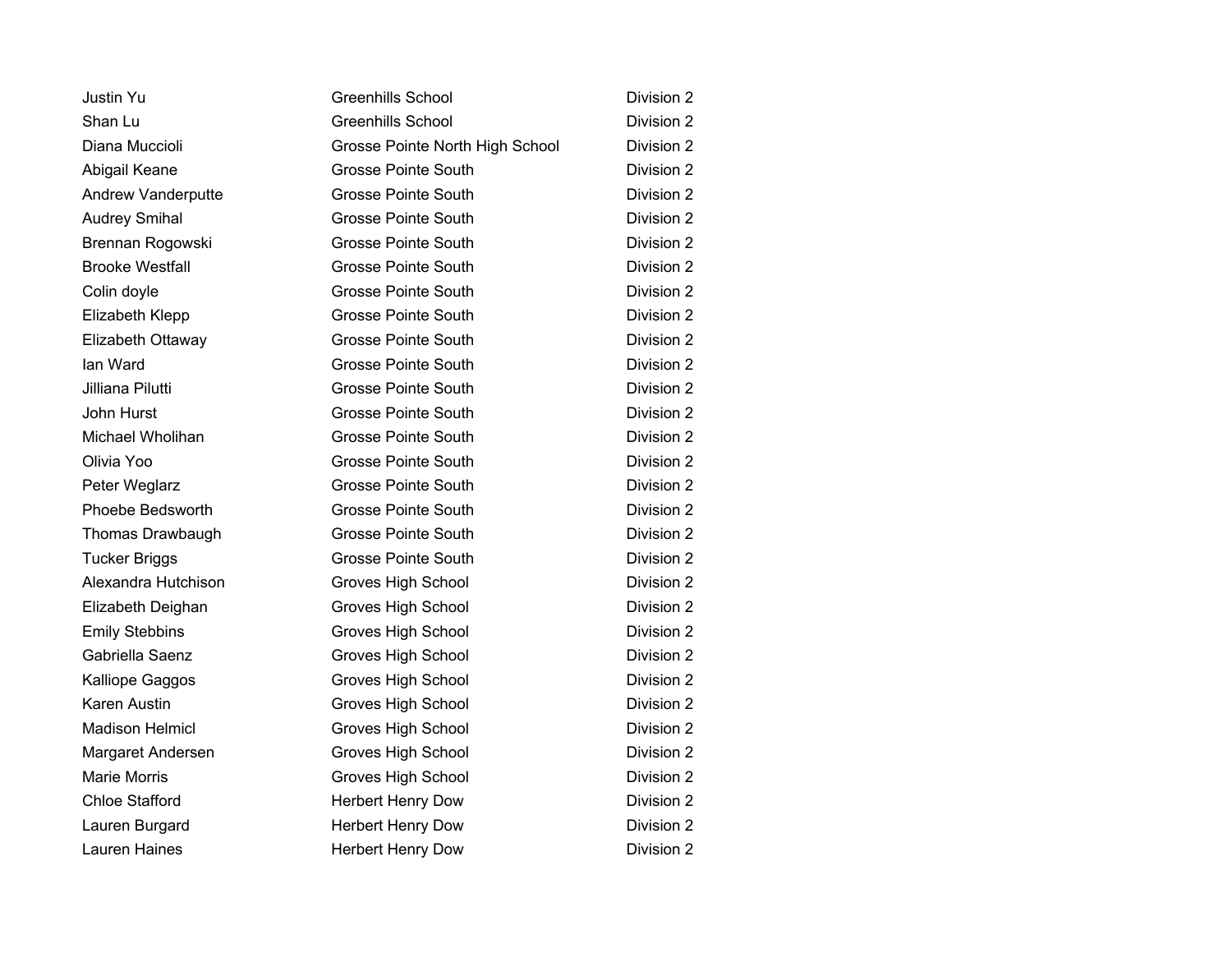| Ellie Zomer            | <b>Holland High School</b> | Division 2 |
|------------------------|----------------------------|------------|
| Greta VanZetten        | <b>Holland High School</b> | Division 2 |
| Isaac Jekel            | <b>Holland High School</b> | Division 2 |
| Lydia Steeby           | <b>Holland High School</b> | Division 2 |
| Nina Veldt             | <b>Holland High School</b> | Division 2 |
| <b>Taylor Moes</b>     | <b>Holland High School</b> | Division 2 |
| Eryn Bayer             | Holly High School          | Division 2 |
| <b>Katie Sanders</b>   | Holly High School          | Division 2 |
| <b>Liberty Parry</b>   | Holly High School          | Division 2 |
| <b>Andrew Tease</b>    | Jenison High School        | Division 2 |
| Carly Korfker          | Jenison High School        | Division 2 |
| Elyse Radawski         | Jenison High School        | Division 2 |
| <b>Lilly Bydalek</b>   | Jenison High School        | Division 2 |
| Logan Dykstra          | Jenison High School        | Division 2 |
| <b>Maddison Cheyne</b> | Jenison High School        | Division 2 |
| Morgan Huyser          | Jenison High School        | Division 2 |
| Rachel Huyser          | Jenison High School        | Division 2 |
| Samuel Albrecht        | Jenison High School        | Division 2 |
| <b>Travis McKellar</b> | Jenison High School        | Division 2 |
| Jessica Duff           | Lakeland High School       | Division 2 |
| Lorenzo Giovannelli    | Lakeland High School       | Division 2 |
| Paxton Moore           | Lakeland High School       | Division 2 |
| <b>Dillon Peterson</b> | Lakeview Highschool        | Division 2 |
| <b>Elly Belmore</b>    | Lakeview Highschool        | Division 2 |
| <b>Jack Carr</b>       | Lakeview Highschool        | Division 2 |
| <b>Carson Brinks</b>   | Mattawan                   | Division 2 |
| Joe Reeves             | Mattawan                   | Division 2 |
| Levi Groendyk          | Mattawan                   | Division 2 |
| <b>Anna Malik</b>      | Milford High School        | Division 2 |
| <b>Fletcher Smith</b>  | Milford High School        | Division 2 |
| Grace Smetana          | Milford High School        | Division 2 |
| Hassan Ezzeddine       | Milford High School        | Division 2 |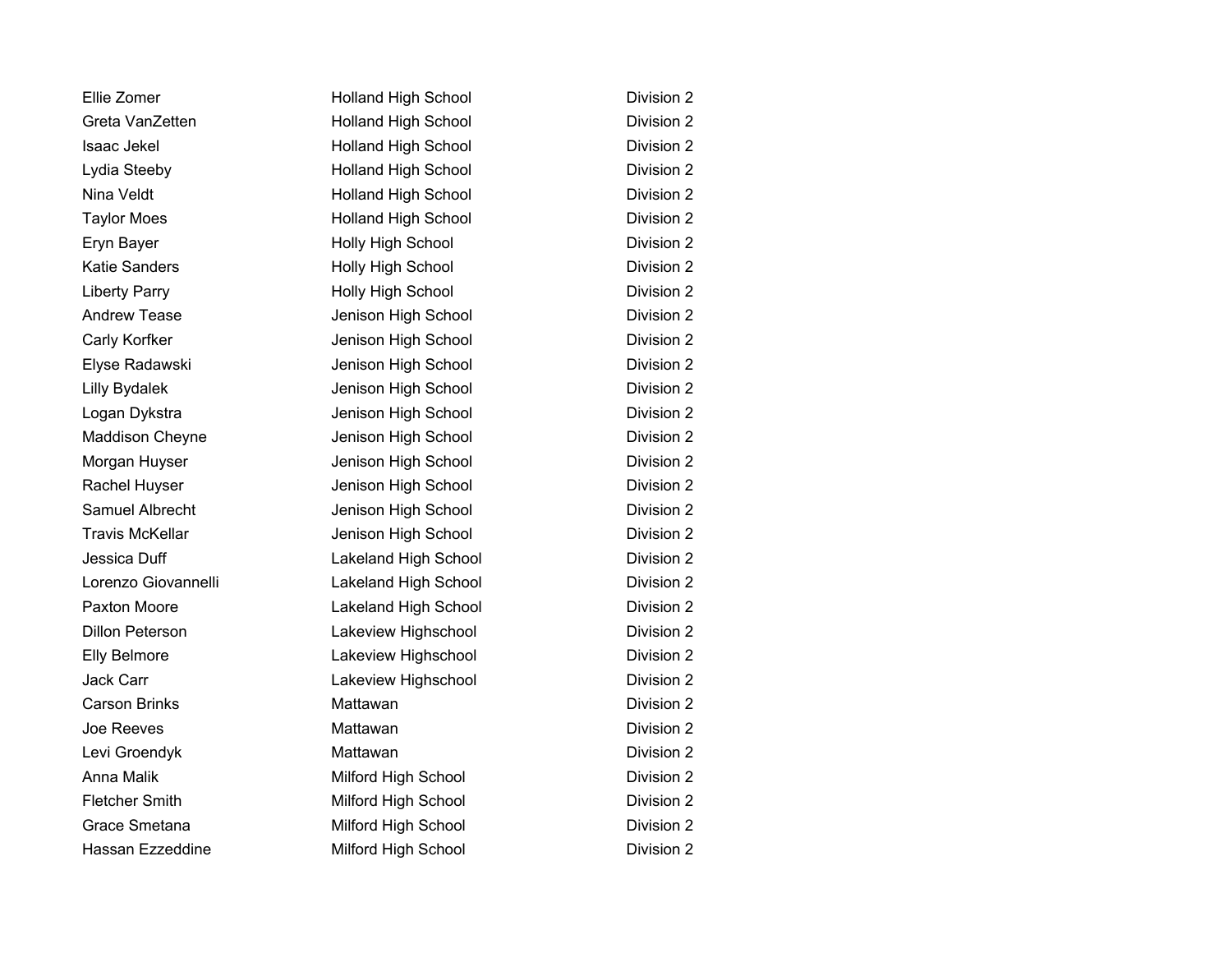| lan Twigg               | Milford High School        | Division 2 |
|-------------------------|----------------------------|------------|
| Peyton Oade             | Northview High School      | Division 2 |
| Avery Zimmerman         | Okemos                     | Division 2 |
| Erin Ruster             | Okemos                     | Division 2 |
| Faye McInerney          | Okemos                     | Division 2 |
| PhiPhi Nguyen           | Okemos                     | Division 2 |
| <b>Teagan Hemmerly</b>  | Okemos                     | Division 2 |
| <b>Viktor Lewis</b>     | Okemos                     | Division 2 |
| Jonathan Hoffman        | Ottawa Hills High School   | Division 2 |
| <b>Bailey Needham</b>   | Royal Oak High School      | Division 2 |
| <b>Ben Sneary</b>       | Royal Oak High School      | Division 2 |
| <b>Brady Curtin</b>     | Royal Oak High School      | Division 2 |
| <b>Charles Matthews</b> | Royal Oak High School      | Division 2 |
| Colin Czarnik           | Royal Oak High School      | Division 2 |
| Daniel Leahy            | Royal Oak High School      | Division 2 |
| Emma Fritz              | Royal Oak High School      | Division 2 |
| Evangelene Oster        | Royal Oak High School      | Division 2 |
| Faye Pinho              | Royal Oak High School      | Division 2 |
| <b>Harrison Fobare</b>  | Royal Oak High School      | Division 2 |
| Jude Smalley            | Royal Oak High School      | Division 2 |
| Kerrigan Collins        | Royal Oak High School      | Division 2 |
| Luna Kadri              | Royal Oak High School      | Division 2 |
| <b>Mairin Dalziel</b>   | Royal Oak High School      | Division 2 |
| Matthew Kaley           | Royal Oak High School      | Division 2 |
| Peter Merten            | Royal Oak High School      | Division 2 |
| Weston Schroeder        | Royal Oak High School      | Division 2 |
| Ben Deininger           | Skyline High School        | Division 2 |
| Ben Kurniawan           | Skyline High School        | Division 2 |
| Claire Kozma            | Skyline High School        | Division 2 |
| <b>Coleson Probst</b>   | Skyline High School        | Division 2 |
| Evan McKelvey           | <b>Skyline High School</b> | Division 2 |
| Gina Sadler             | Skyline High School        | Division 2 |